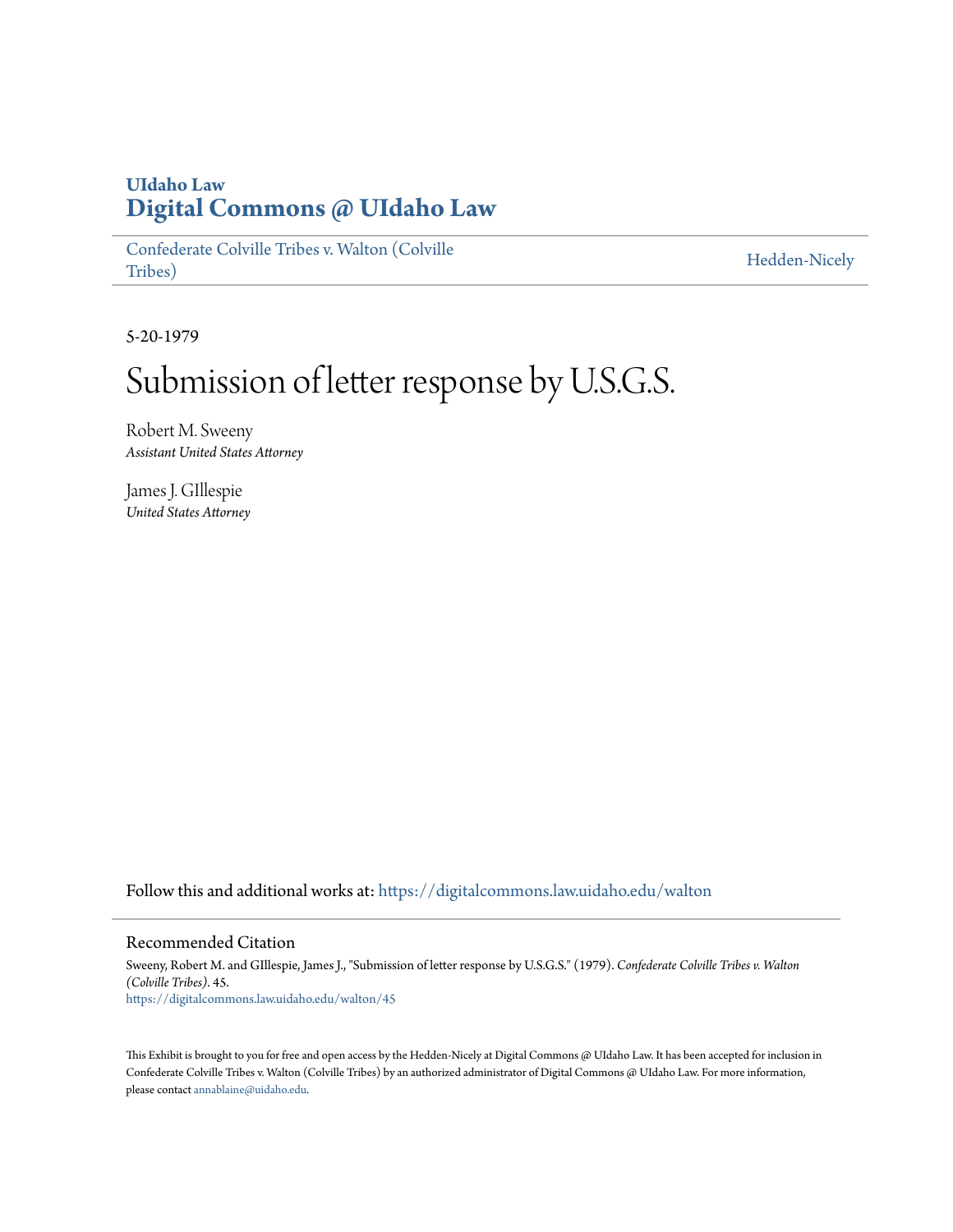|                |                                                                | FILED IN THE                                  |
|----------------|----------------------------------------------------------------|-----------------------------------------------|
|                |                                                                | <b>U. S. DISTRICT COURT</b>                   |
| 1              |                                                                | Eastern District of Washington<br>MAR 20 1979 |
|                |                                                                |                                               |
| $\overline{2}$ |                                                                | J. R. FALLQUIST, Clerk                        |
| $\overline{3}$ |                                                                | <b>Deputy</b>                                 |
| 4              | UNITED STATES DISTRICT COURT<br>EASTERN DISTRICT OF WASHINGTON |                                               |
| 5              | COLVILLE CONFEDERATED TRIBES,                                  |                                               |
| 6              |                                                                |                                               |
| 7              | Plaintiff,                                                     |                                               |
| 8              | $-VS-$                                                         |                                               |
|                | BOYD WALTON, JR., et ux., et al.,                              | No. 3421<br>$\lambda$                         |
| 9<br>10        | Defendants,                                                    |                                               |
| 11             | STATE OF WASHINGTON,                                           |                                               |
| 12             | Defendant-Intervenor.                                          | $\lambda$<br>SUBMISSION OF LETTER             |
|                |                                                                | RESPONSE BY U.S.G.S.                          |
| 13             | UNITED STATES OF AMERICA,                                      |                                               |
| 14             | Plaintiff,                                                     |                                               |
| 15             | $-VS-$                                                         |                                               |
| 16             | WILLIAM BOYD WALTON, et ux., et al.,                           | No. 3831<br>$\lambda$                         |
| 17             | and the STATE OF WASHINGTON,                                   |                                               |
| 18             | Defendants.                                                    |                                               |
|                |                                                                |                                               |

The United States of America, plaintiff in Civil No. 3831, submits for the consideration of the Court the attached letter response from the Assistant District Chief , Hydrologic Surveillance, United States Geological Survey, concerning the duties required of the U.S.G.S. under the provisions of Paragraph XIII of the Judgment entered in this action.

JAMES J. GILLESPIE United States Attorney Assistant United States Attorney P. 0. Box 1494 Spokane, Wa. 99210 Tel. (509) 456-3811

DOJ

FORM 0BD-93 SEP<sub>77</sub>

**10** 

**11** 

**12** 

**14** 

**15** 

**16** 

**17** 

**18** 

**19** 

**20** 

**21** 

**22** 

**23** 

**24** 

**25** 

**26** 

**27** 

**28** 

**29** 

**30** 

**31** 

**32**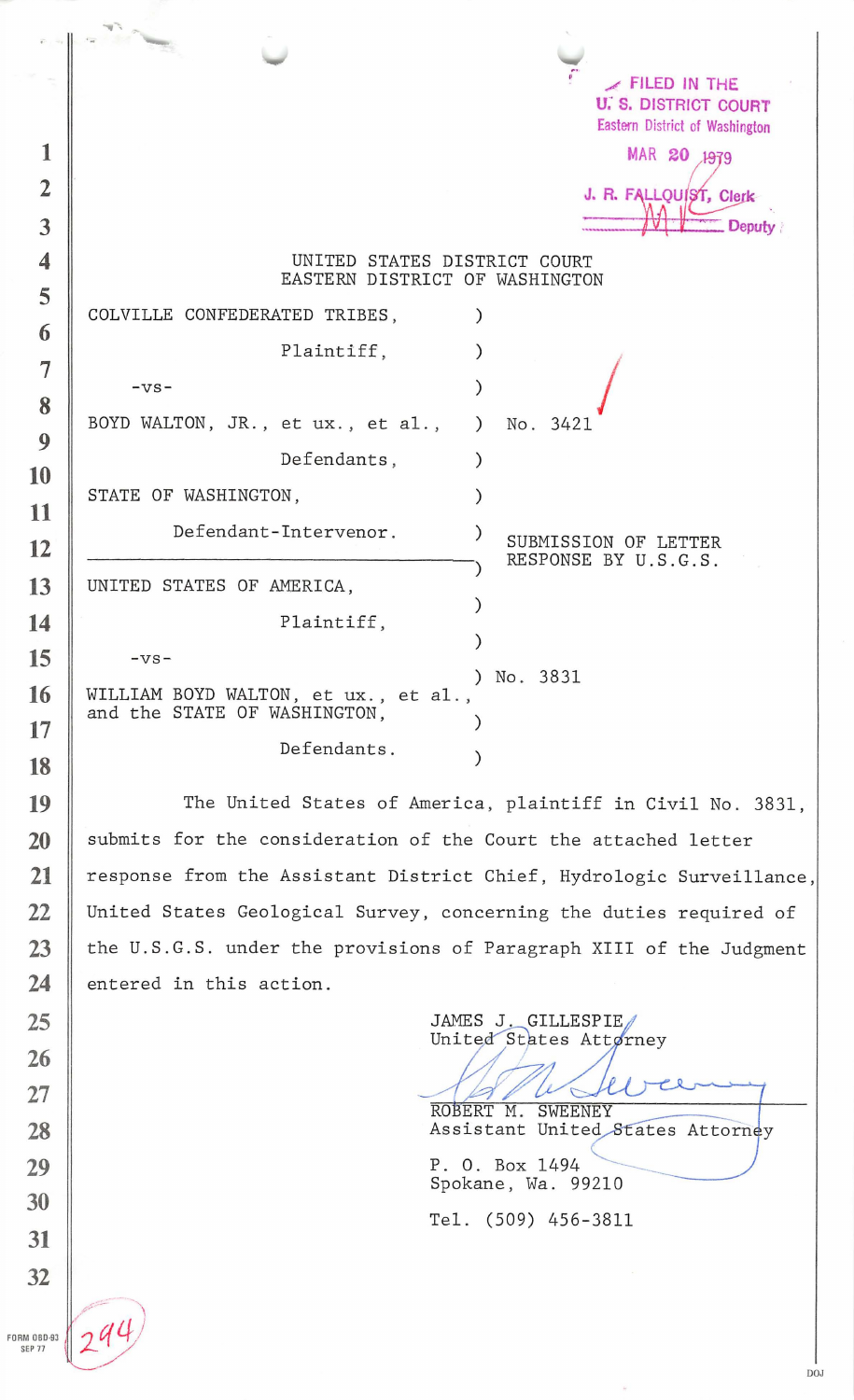

## **UNITED STATES DEPARTMENT OF THE INTERIOR**

**G EO LOG !CA L SU R VEY** 

Water Resources Division 1201 Pacific Avenue - Suite 600 Tacoma, Washington 98402

March 20, 1979

Robert M. Sweeney U. S. Attorney u. S. Department of Justice Eastern District of Washington Room 841 U. S. Court House Spokane, Washington 99201

Dear Mr. Sweeney:

In response to your letter of March 12, 1979, to Mr. Carpenter of the U. S. Geological Survey in Tacoma, the Survey will be able to participate in the monitoring of water put to beneficial use in the No Name Creek basin, Washington. We understand the phrase, "water put to beneficial use," to mean that water which is pumped from existing irrigation wells in the basin, or pumped from Walton's sump.

The status of the flow measuring devices already installed has not been checked for several months, and there is not sufficient time to remove and calibrate the flow meters before pumping begins in the 1979 irrigation season. We suggest that we proceed this year on the assumption that all the meters are operating properly , but purchase one additional meter to be used in case of vandalism or malfunctions .

The existing meters would be read monthly by the parties on whose land they are installed. The readings would be sent each month to the Geological Survey office in Spokane. The Survey would tabulate the readings twice a year and forward them to the Court .

At least twice during the year, the Survey will make unannounced visits to the area to make independent readings of the flow meters and inspect their operation.

The cost of the above work by the Survey, including field inspections, data collection and transmittal, and purchase of the flow meter , would be \$2 , 600 during calendar year 1979 .